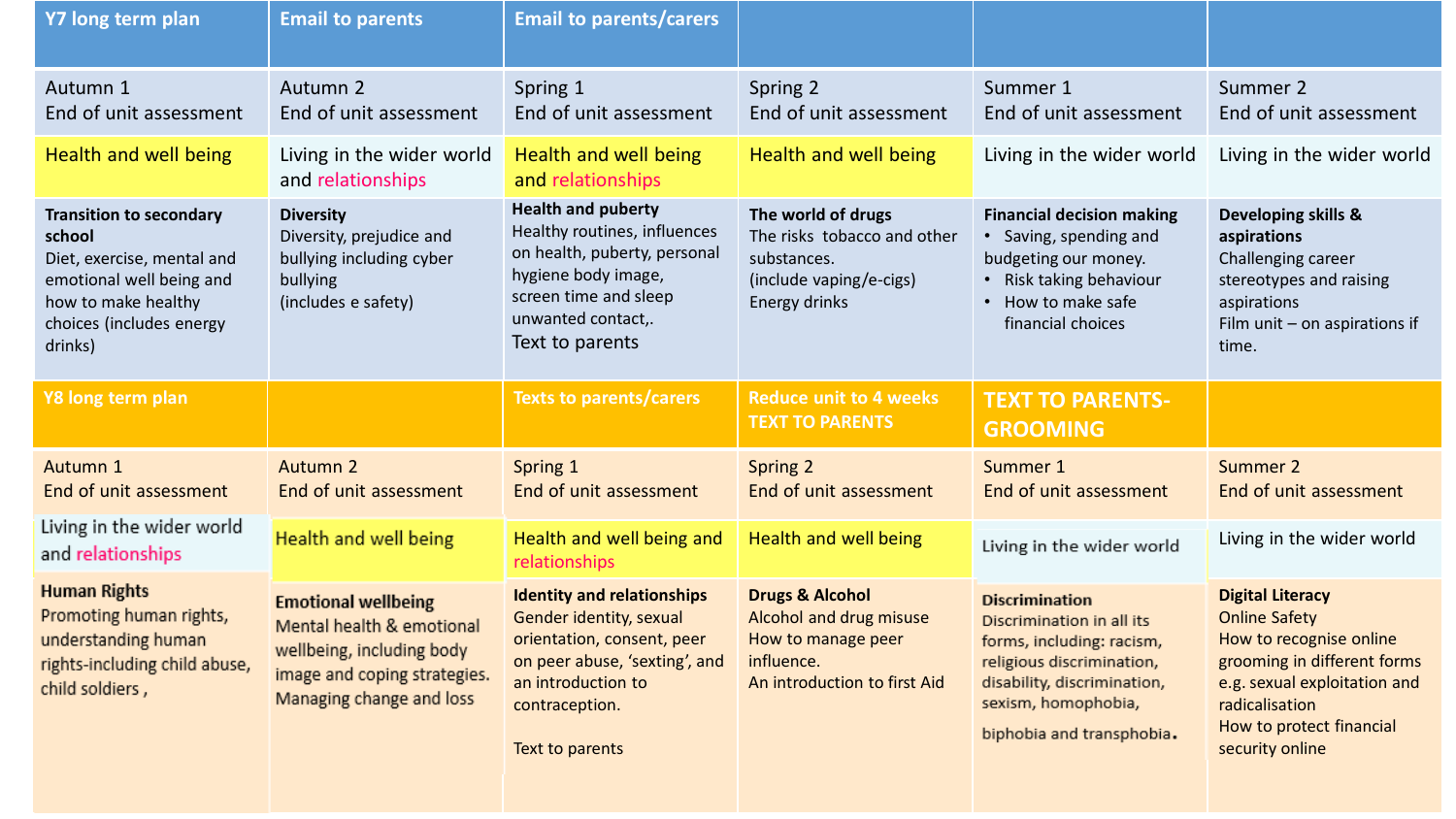| Y9 long term plan                                                                                     | <b>TEXT TO PARENTS</b>                                                                                                                                                                                                    | <b>TEXTS to PARENTS</b>                                                                                                                                                                                                     |                                                                                                                                                                                                                                              |                                                                                                                                                                                                                                                                                                    |                                                                                                                                                                                                              |
|-------------------------------------------------------------------------------------------------------|---------------------------------------------------------------------------------------------------------------------------------------------------------------------------------------------------------------------------|-----------------------------------------------------------------------------------------------------------------------------------------------------------------------------------------------------------------------------|----------------------------------------------------------------------------------------------------------------------------------------------------------------------------------------------------------------------------------------------|----------------------------------------------------------------------------------------------------------------------------------------------------------------------------------------------------------------------------------------------------------------------------------------------------|--------------------------------------------------------------------------------------------------------------------------------------------------------------------------------------------------------------|
| Autumn 1<br>End of unit assessment                                                                    | Autumn 2<br>End of unit assessment                                                                                                                                                                                        | Spring 1<br>final overview of topic<br>assessment                                                                                                                                                                           | Spring 2<br><b>SPRING 1 CONTINUED</b>                                                                                                                                                                                                        | Summer 1<br>End of unit assessment                                                                                                                                                                                                                                                                 | Summer 2<br>End of unit assessment                                                                                                                                                                           |
| Living in the wider world                                                                             | Living in the wider world,<br>health and well being and<br>relationships                                                                                                                                                  | Living in the wider world                                                                                                                                                                                                   | Health and well being and<br>relationship                                                                                                                                                                                                    | Health and well being and<br>relationship                                                                                                                                                                                                                                                          | Health and well being                                                                                                                                                                                        |
| Peer pressure, the law and<br>crime, punishment and<br>justice                                        | Managing conflict at home<br>and the dangers of running<br>away from home, being<br>homeless in the UK today<br>Mental health-anxiety,<br>depression, self harm, grief<br>and bereavement, the<br>impact of social media. | Understanding careers and<br>future aspirations.<br>Identifying learning<br>strengths and setting goals<br>as part of the GCSE options<br>process.                                                                          | Relationships & sexual<br>health education including<br>healthy relationships and<br>consent, safe contraception<br>choices, marriage/divorce<br>The risks of STIs, sexting and<br>grooming, sexual<br>exploitation and sexual<br>harassment | Relationships & sexual<br>health education including<br>healthy relationships and<br>consent, safe contraception<br>choices, marriage/divorce<br>The risks of STIs, sexting and<br>grooming, sexual<br>exploitation and the risks of<br>pornography and sexual<br>harassment/peer-on-peer<br>abuse | Managing peer pressure in<br>relation to illicit substances.<br>Assessing the risks of drug<br>and alcohol abuse and<br>addiction<br>Understanding the impact<br>on mental well being-<br>Anxiety/depression |
| Y10 long term plan                                                                                    |                                                                                                                                                                                                                           |                                                                                                                                                                                                                             |                                                                                                                                                                                                                                              |                                                                                                                                                                                                                                                                                                    |                                                                                                                                                                                                              |
| Autumn 1<br>C.V assessed piece                                                                        | Autumn 2<br>End of unit assessment                                                                                                                                                                                        | Spring 1<br>End of unit assessment                                                                                                                                                                                          | Spring 2<br>End of unit assessment                                                                                                                                                                                                           | Summer 1<br>End of unit assessment                                                                                                                                                                                                                                                                 | Summer 2                                                                                                                                                                                                     |
| Living in the wider world                                                                             | Health and well being and<br>relationships                                                                                                                                                                                | Health and well being                                                                                                                                                                                                       | Living in the wider world<br>and relationships                                                                                                                                                                                               | Living in the wider world                                                                                                                                                                                                                                                                          | <b>Relationships and living in</b><br>the wider world                                                                                                                                                        |
| Transition to key stage 4<br>Preparation for work<br>experience. (part 1)<br>Developing study habits. | Health & wellbeing -<br>Body modification, body<br>shaming, rape and non<br>consensual sexual activity,<br>pornography, sexual<br>harassment and consent.<br>Guest speakers on risk and                                   | Understanding and awareness<br>of teen cancer,<br>Breast, ovarian, testicular<br>cancer and smear tests, body<br>modification, cosmetic surgery,<br>abortion, adoption<br>HIV awareness, substance<br>misuse and unintended | Exploring human trafficking,<br>modern slavery, honour<br>based violence, forced<br>marriage, sexism, revenge<br>porn, grooming and sexual<br>exploitation.                                                                                  | Citizenship lessons 2-3 weeks-<br>Preparation for work<br>out identity, respecting<br>experience $-$ (part 2)<br>identity, extremism, hate<br>speech and propaganda                                                                                                                                |                                                                                                                                                                                                              |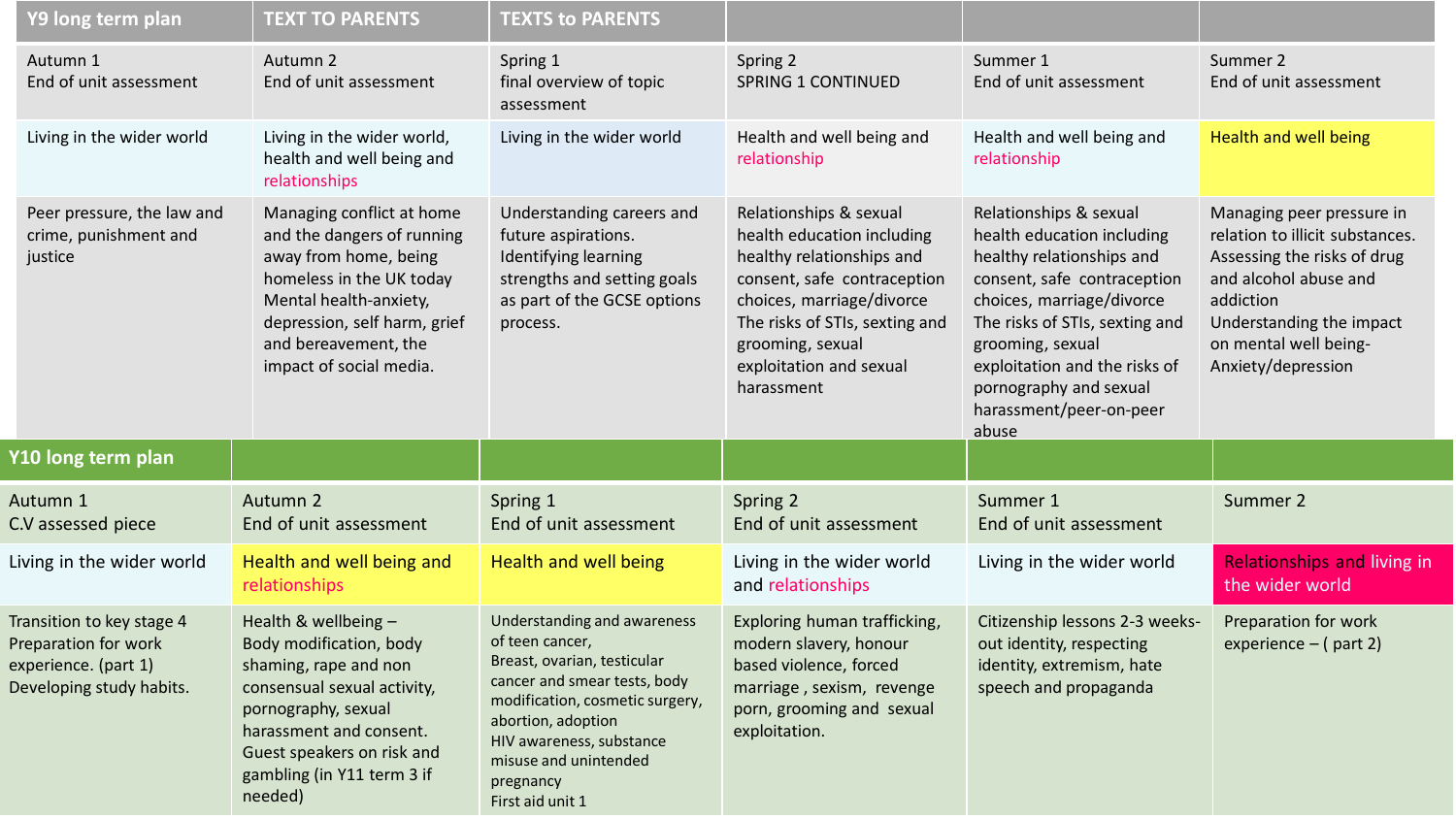| Y11 long term plan                                                                                                                                                        |                                                                                                                                                                                                                                                   |                                                                                                                                  |                                                                                                                                                                                      |                                                                                                                                                                                                  |                          |
|---------------------------------------------------------------------------------------------------------------------------------------------------------------------------|---------------------------------------------------------------------------------------------------------------------------------------------------------------------------------------------------------------------------------------------------|----------------------------------------------------------------------------------------------------------------------------------|--------------------------------------------------------------------------------------------------------------------------------------------------------------------------------------|--------------------------------------------------------------------------------------------------------------------------------------------------------------------------------------------------|--------------------------|
| Autumn 1<br>Text and updates to<br>parents needed                                                                                                                         | Autumn 2<br>End of unit assessment                                                                                                                                                                                                                | Spring 1<br>End of unit assessment                                                                                               | Spring 2<br>Lessons subject to change as many<br>students are out of PSHE for exam<br>subject intervention. All assessments<br>will now be through the observation<br>every 4 weeks. | Summer 1                                                                                                                                                                                         | Summer<br>$\overline{2}$ |
| Living in the wider world                                                                                                                                                 | Living in the wider world<br>and health and well<br>being                                                                                                                                                                                         | Health and well being, living in the<br>wider world.                                                                             | relationships                                                                                                                                                                        | Health and well being                                                                                                                                                                            |                          |
| Evaluation of work<br>experience.<br>Understanding the Post<br>16 application process<br>and plans beyond school.<br>Interview lessons-<br>including external<br>speakers | The value of key skills-self<br>management and confidence<br>lessons<br>Exam stress Life skills -<br>understanding the causes and<br>effects of debt - including pay<br>day loans & credit cards.<br>Introduction into payslips,<br>mortgages etc | PROMOTING SELF ESTEEM AND<br><b>COPING WITH STRESS</b><br>Suicide, gambling, self harm and<br>mental health.<br>First Aid unit 2 | Personal values and assertive<br>communication in relationships, sexual<br>harassment.<br>Tackling domestic abuse.<br>What is good/healthy sex, sexual<br>pleasure.                  | Health & safety in<br>independent contexts $-$<br>festivals, party drugs, first<br>aid recap. Review of learning<br>on relationships, pleasure<br>and sexual health. Blood and<br>organ donation |                          |

| What else is taught and where in KS3                                                                                                                                        | What else is taught and where in KS4                                                                                                                                                                         |  |  |
|-----------------------------------------------------------------------------------------------------------------------------------------------------------------------------|--------------------------------------------------------------------------------------------------------------------------------------------------------------------------------------------------------------|--|--|
| Y7 mental and emotional well being through tutor time sessions.<br>Pregnancy -science<br>2.<br>Organ donations- science<br>3.<br>4. Human rights- history, RS and geography | Revision and stress management techniques in Y11<br>Diversity of relationships and marriage-RS<br>2.<br>Abortion rights-RS<br>3.<br>Donation of stem cells- science<br>4.<br>Menapause, fertility, IVF<br>5. |  |  |

Due to the impact of CODID-19 on last years learning, some topics will be subject to change/be altered in where we teach them in the year. We will keep you informed via text/email prior to teaching our RSE and emotional well-being units in KS3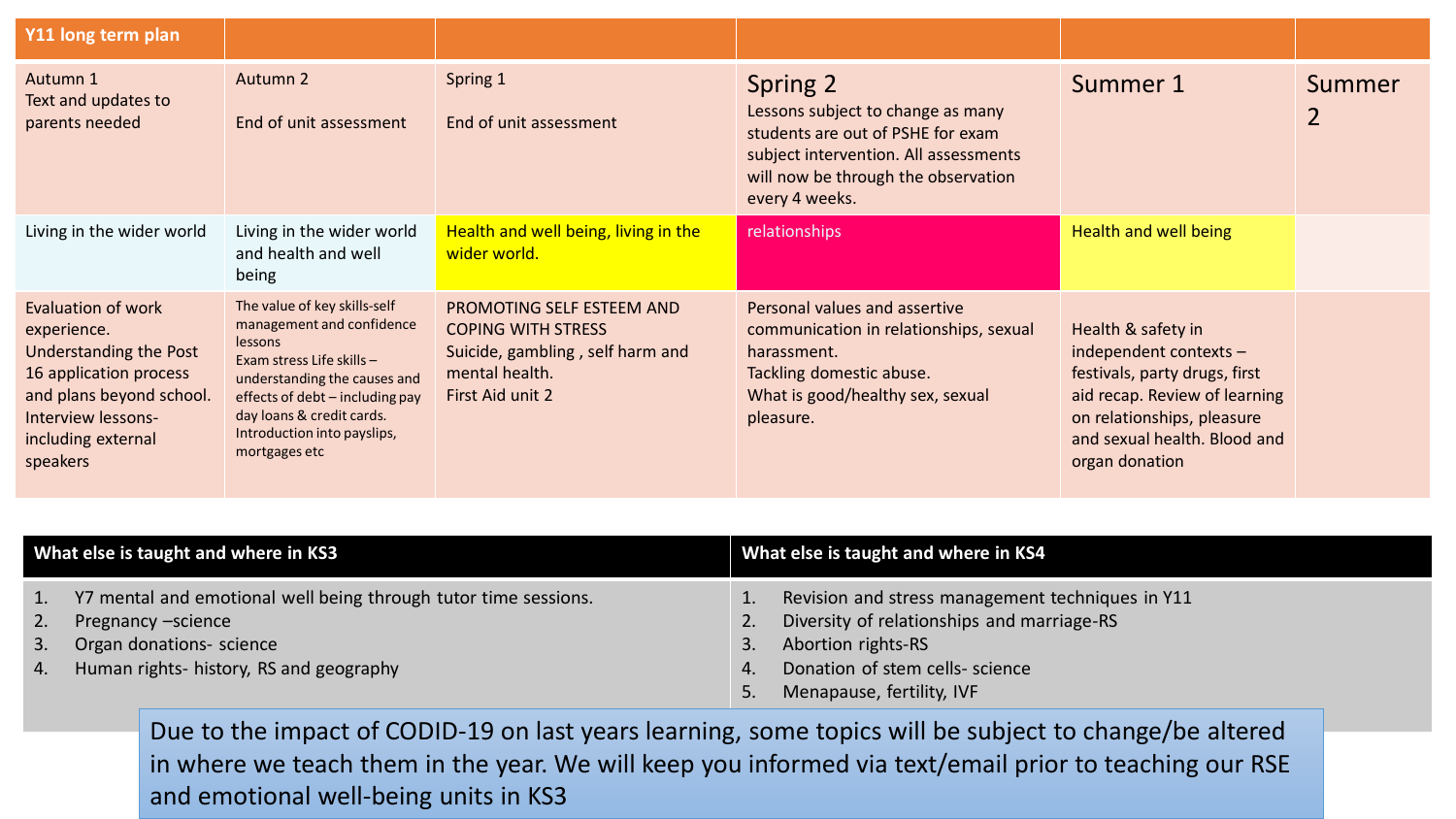- See whole school safeguarding plan for additional details
- See KS4 additional hours plan, in folder.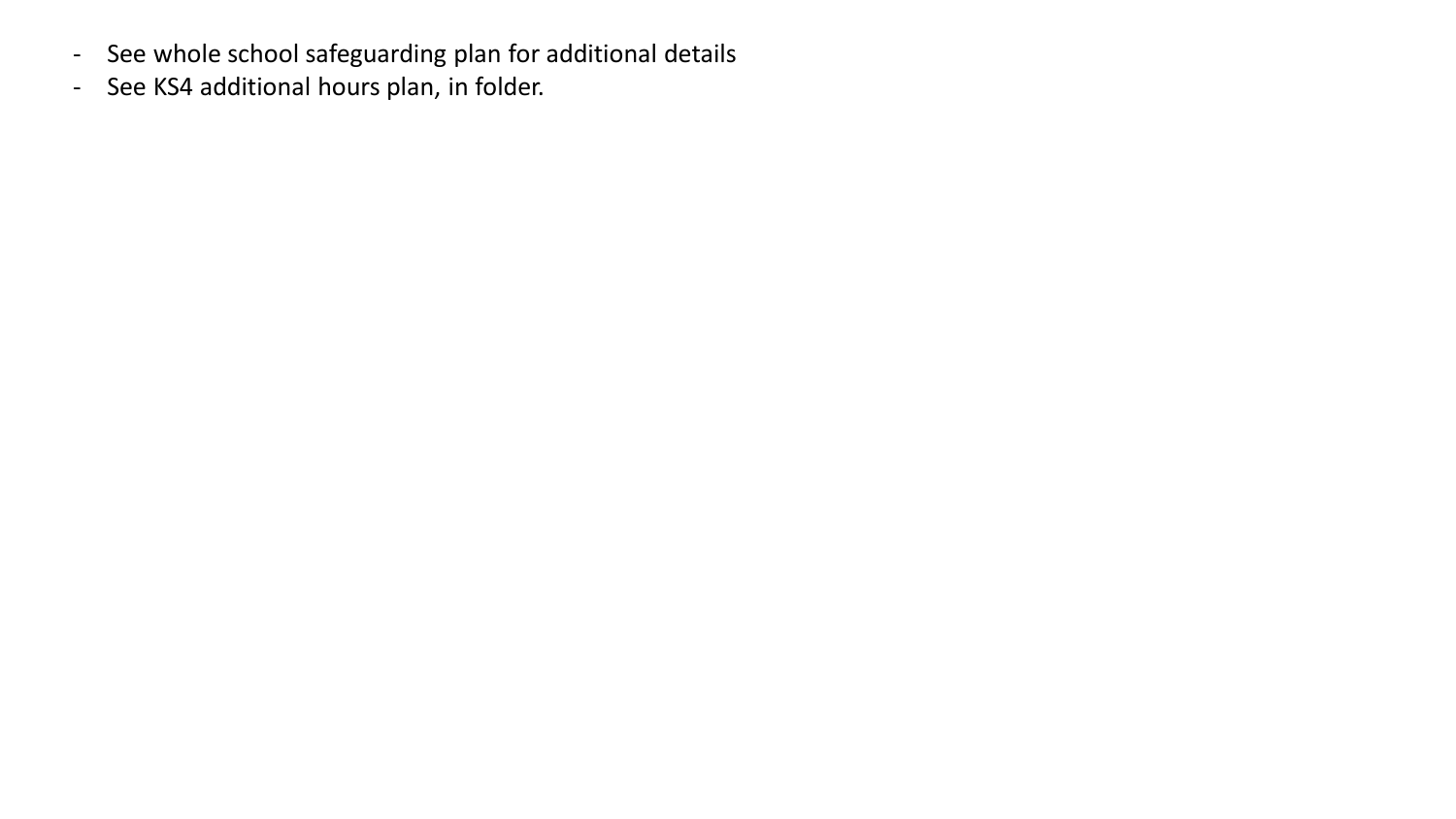## KS3 SMSC at The Birley Academy. Curriculum leader Ellie Bannister.

| Spiritual: pupils spiritual development in shown by their;                                                                                                                                                                                                                                                                                                                                                                                                                                                                                                                                                                                                                                                                                    | Moral: pupils moral development is shown by their;                                                                                                                                                                                                                                                                                                                                                                                                                                                                                                                                                                                                                                                                                                                                                                                                                                                                                           |
|-----------------------------------------------------------------------------------------------------------------------------------------------------------------------------------------------------------------------------------------------------------------------------------------------------------------------------------------------------------------------------------------------------------------------------------------------------------------------------------------------------------------------------------------------------------------------------------------------------------------------------------------------------------------------------------------------------------------------------------------------|----------------------------------------------------------------------------------------------------------------------------------------------------------------------------------------------------------------------------------------------------------------------------------------------------------------------------------------------------------------------------------------------------------------------------------------------------------------------------------------------------------------------------------------------------------------------------------------------------------------------------------------------------------------------------------------------------------------------------------------------------------------------------------------------------------------------------------------------------------------------------------------------------------------------------------------------|
| Ability to be reflective about their own beliefs, religious or otherwise, that inform their perspective on life and their<br>interest in respect for different peoples faiths, feelings and values.<br>Sense of enjoyment and fascination in learning about themselves, others, and the world around them.<br>Use of imagination and creativity in their learning and a willingness to reflect on their experiences.                                                                                                                                                                                                                                                                                                                          | Ability to recognise the difference between right and wrong and to readily apply this understanding in their own lives,<br>recognise legal boundaries and, in so respect the law and the criminal justice system of England.<br>Understanding of the consequences of their behaviour and attitudes.<br>Interest in investigating and offering reasoned views about moral and ethical issues and ability to understand and<br>appreciate the viewpoints of others on these issues.                                                                                                                                                                                                                                                                                                                                                                                                                                                            |
| Topics this is seen in<br>Y7- Enterprise skills and introduction to careers. Challenging career stereotypes and raising aspirations<br>Y8-Mental health & emotional wellbeing, including body image.<br>Y8-Managing change and loss<br>Y9-Understanding careers and future aspirations.<br>Identifying learning strengths and setting goals as part of the GCSE options process                                                                                                                                                                                                                                                                                                                                                               | Topics this is seen in<br>Y7-Diversity, prejudice and bullying including cyber bullying<br>(includes e safety)<br>Y7-Managing puberty and the issues of unwanted contact.<br>Self-esteem, romance & friendships<br>Y7-The risks of alcohol, tobacco and other substances<br>Y8-Rights and responsibilities in the community. Tackling age and disability discrimination<br>Y8- First Aid and personal safety, focusing on road safety. Alcohol and drug misuse -how to manage peer influence<br>Y8-Introduction to sexuality and consent. Introduction to contraception including condom and the pill.<br>Y9-Peer pressure, the law and crime (with a focus on gangs & knives<br>Y9-Relationships & sex education including healthy relationships and consent.<br>The risks of STIs, sexting and pornography.<br>Y9-Managing peer pressure in relation to illicit substances. Assessing the risks of drug and alcohol abuse and<br>addiction |
| Social: pupils social development is shown by their;                                                                                                                                                                                                                                                                                                                                                                                                                                                                                                                                                                                                                                                                                          | Cultural: pupils cultural development is shown by their;                                                                                                                                                                                                                                                                                                                                                                                                                                                                                                                                                                                                                                                                                                                                                                                                                                                                                     |
| Use of a range of social skills in different contexts, for example working and socialising with other pupils, including those<br>from different religions, ethics and socio-economic backgrounds.<br>Willingness to participate in a variety of communities and social settings, including by volunteering, cooperating with<br>others and being able to resolve conflicts effectively.<br>Acceptance and engagement with fundamental British values of democracy, the rule of law, individual liberty and mutual<br>respect and tolerance of those with different faiths and beliefs. They develop and demonstrate skills and attitudes that<br>will allow them to participate fully in and contribute positively to life in modern Britain. | Understanding and appreciation of the wide range of cultural influences that have shaped their own heritage and those<br>of others.<br>Understanding and appreciation of the wide range of difference within school and further afield as an essential element<br>for their preparation for a life in modern Britain.<br>Willingness to participate in and respond positively to artistic, musical, sporting and cultural opportunities                                                                                                                                                                                                                                                                                                                                                                                                                                                                                                      |
| Topics this is seen in<br>Y7-Transition to secondary school<br>Diet, exercise and how to make healthy choices (includes energy drinks)<br>Y7- Saving, spending and budgeting our money<br>Y8-Risks and consequences making financial decisions.<br>Y9-Managing conflict at home and the dangers of running away from home. Tackling homophobia, transphobia<br>and sexism.<br>Y9-Dieting, lifestyle balance and unhealthy coping strategies                                                                                                                                                                                                                                                                                                   | Topics this is seen in<br>Y8- Tackling racism & religious discrimination, promoting human rights.<br>Y8-online safety and digital literacy                                                                                                                                                                                                                                                                                                                                                                                                                                                                                                                                                                                                                                                                                                                                                                                                   |